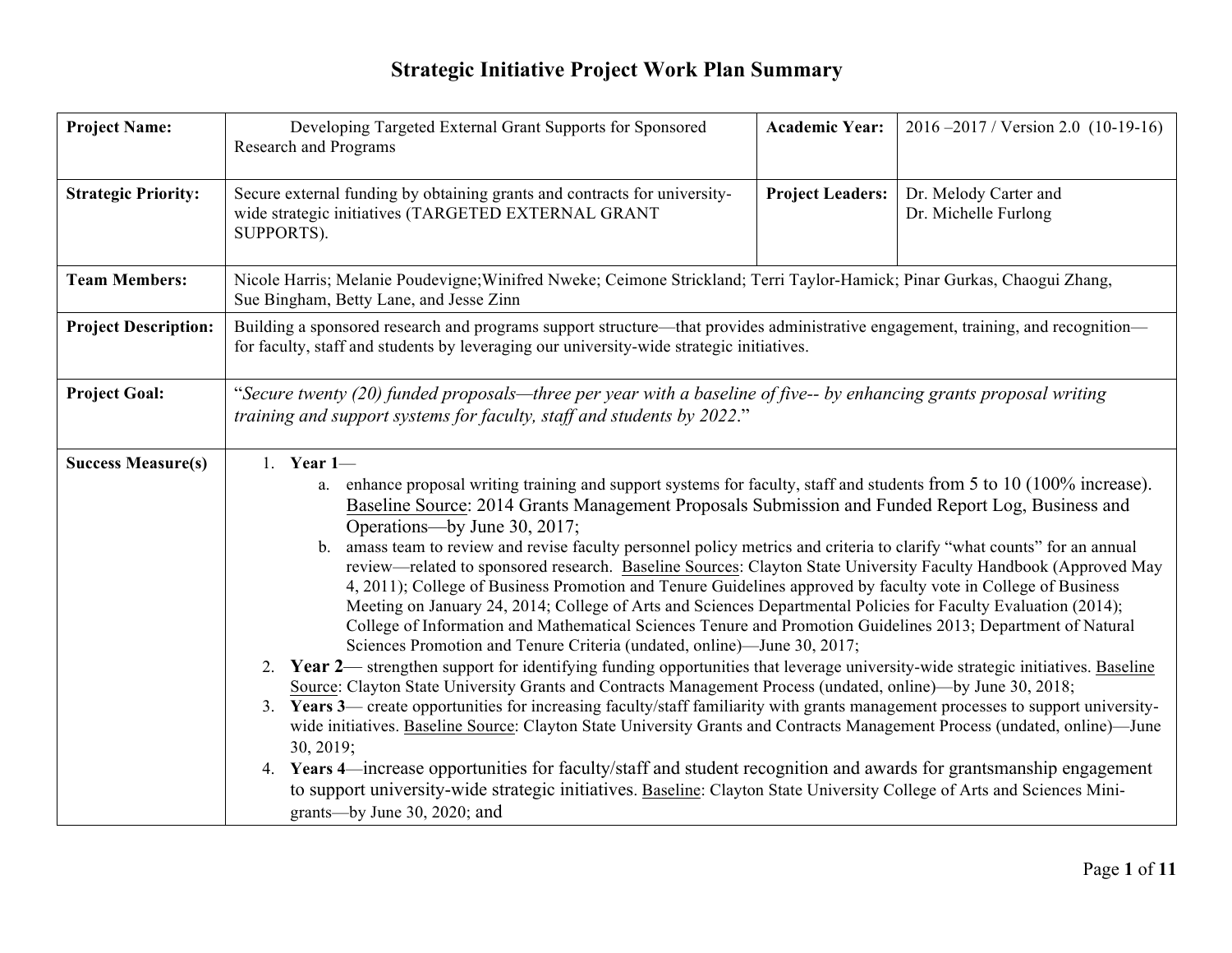|                         | 5. Year 5—demonstrate sustainability from prior year's success measures (1 through 4) to increase external funding by<br>obtaining grants and contracts for targeted university-wide strategic initiatives. Baseline source: Success Measure outcomes<br>from years 1 through $4$ )—by June 30, 2021. |
|-------------------------|-------------------------------------------------------------------------------------------------------------------------------------------------------------------------------------------------------------------------------------------------------------------------------------------------------|
| <b>Budget and</b>       | <b>One-time funding request</b> : all-in-one multi-office use color printer/copier for proposal document printing, \$10,000.                                                                                                                                                                          |
| <b>Resources Needed</b> |                                                                                                                                                                                                                                                                                                       |
|                         | 1. Year $1 = $20,000$ (personnel—pre-awards coordinator: \$0; f/b: \$0; travel: \$4,000; equipment: \$0; supplies: \$0;                                                                                                                                                                               |
|                         | contractual [training and support]: \$10,000; other: \$6,000;                                                                                                                                                                                                                                         |
|                         | 2. Year $2 = $20,000$ (personnel—pre-awards coordinator, post-awards coordinator: \$; f/b: \$0; travel: \$4,000; equipment:                                                                                                                                                                           |
|                         | \$0; supplies: \$0; contractual: \$0; other: \$6,000);                                                                                                                                                                                                                                                |
|                         | 3. Years $3 = $20,000$ (personnel— pre-awards coordinator, post-awards coordinator and information technology specialist:                                                                                                                                                                             |
|                         | \$0; f/b: \$0; travel: \$4,000; equipment: \$0; supplies: \$0; contractual: \$10,000; other: \$6,000);                                                                                                                                                                                                |
|                         | 4. Year 4 = \$20,000 (personnel—pre-awards coordinator, post-awards coordinator, information technology specialist and                                                                                                                                                                                |
|                         | director: $$0; f/b: $0;$ travel: $$4,000;$ equipment: $$0;$ supplies: $$0;$ contractual: $$10,000;$ other: $$6,000;$ and                                                                                                                                                                              |
|                         | 5. Year 5 = \$20,000 (personnel—pre-awards coordinator, post-awards coordinator, information technology specialist and                                                                                                                                                                                |
|                         | director: $$0; f/b: $0;$ travel: $$4,000;$ equipment: $$0;$ supplies: $$50;$ contractual: $$10,000;$ other: $$6,000$ ).                                                                                                                                                                               |
|                         |                                                                                                                                                                                                                                                                                                       |

| #              | <b>MAJOR TASKS / Action Steps' (Year 1)</b>                                                                                                                                               | <b>Target Date</b>  | <b>Responsibility</b>                        | Deliverable(s) / Notes                                                                                                                                                                                                                                                                                                   |
|----------------|-------------------------------------------------------------------------------------------------------------------------------------------------------------------------------------------|---------------------|----------------------------------------------|--------------------------------------------------------------------------------------------------------------------------------------------------------------------------------------------------------------------------------------------------------------------------------------------------------------------------|
|                | DEVELOP PROCESS (25% effort)<br>$\Box$                                                                                                                                                    | May $2-$<br>Sept 1  |                                              |                                                                                                                                                                                                                                                                                                                          |
| 2              | Conduct meeting with appropriate university<br>$\circ$<br>leadership to present a plan for initiation and<br>management of process function that allows for their<br>input and inclusion. |                     | Melody and Michelle                          | a) Strategic Planning meetings (of the whole),<br>b) Priority Group meetings,<br>c) President's Cabinet meetings as requested,<br>d) one-on-one meetings with the president and<br>e) other colleague meetings will be on going//<br><b>COMPLETE. This is actually ONGOING;</b><br>however, last formal meeting was 9/8. |
| $\overline{3}$ | Initiate development of team to address faculty<br>$\circ$<br>personnel policy for an annual review—related to<br>sponsored research.                                                     | October—<br>June 30 | Michelle, Melody and<br>team to be developed | This is in an effort to add specificity to the<br>a)<br>annual review process regarding grants and<br>contracts, for all Colleges (essentially, to<br>clarify "what counts" for promotion and<br>tenure portfolio review//IN                                                                                             |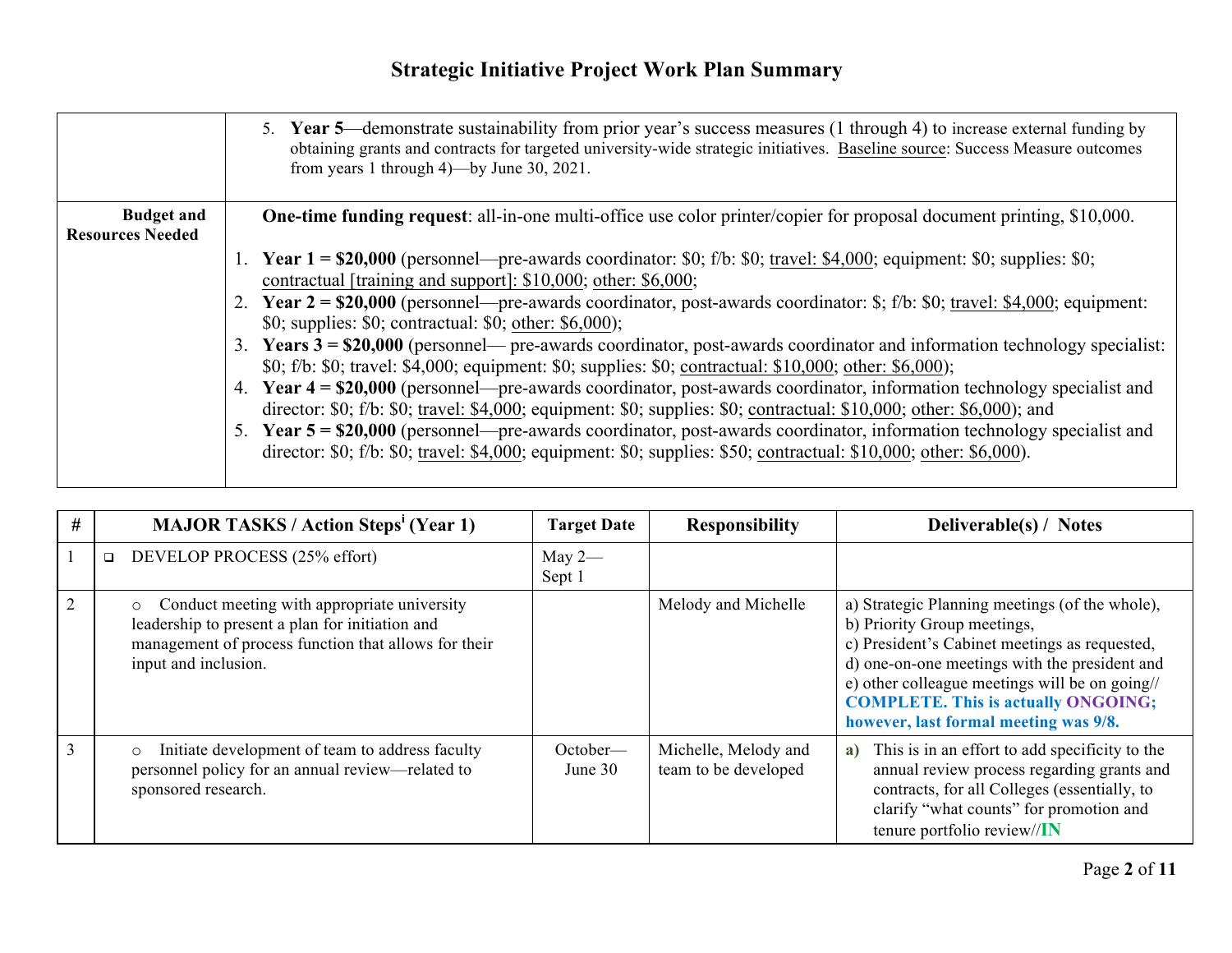| #              | <b>MAJOR TASKS / Action Steps<sup>i</sup> (Year 1)</b>                              | <b>Target Date</b>  | <b>Responsibility</b>          | Deliverable(s) / Notes                                                                                                                                                                                                                                                                                                                                                                                                                                                                                                                                                                                                                                                                                                                                                                                                                                                                                                                                                                                                                   |
|----------------|-------------------------------------------------------------------------------------|---------------------|--------------------------------|------------------------------------------------------------------------------------------------------------------------------------------------------------------------------------------------------------------------------------------------------------------------------------------------------------------------------------------------------------------------------------------------------------------------------------------------------------------------------------------------------------------------------------------------------------------------------------------------------------------------------------------------------------------------------------------------------------------------------------------------------------------------------------------------------------------------------------------------------------------------------------------------------------------------------------------------------------------------------------------------------------------------------------------|
|                |                                                                                     |                     |                                | <b>PROGRESS.</b> We have not received<br>input from the faculty Senate as<br>requested by Dr. Furlong during<br>meeting. Therefore, the next step is to<br>develop draft for review prior to<br>submission to Faculty Senate.<br>ensure that the language does not<br>$\mathbf{i}$ .<br>connote punitive outcomes if faculty<br>do not engage in proposal writing<br>but -instead-expresses an available<br>opportunity to engage in the<br>proposal writing process.<br>ii. Administrators (staff) who engage in<br>proposal writing will be held to USG and<br>institutional compliance standards as<br>mandated.<br>This group would also explore 6–8 "big<br>b)<br>ideas" to ascertain what CSU can secure in<br>external grants to support outreach initiatives<br>in STEM for historically under-represented<br>populations—and to explore proposal<br>options (to have the idea fleshed-out and<br>"shovel ready")// IN PROGRESS; next<br>step: conduct meeting with Attick, Adams,<br>Terry, Garner, Furlong and Carter on 10/20 |
| $\overline{4}$ | PROVIDE OPPERTUNITY FOR FACULTY/STAFF<br>$\Box$<br>AND STUDENT SUPPORT (50% effort) | June-<br>October 31 |                                |                                                                                                                                                                                                                                                                                                                                                                                                                                                                                                                                                                                                                                                                                                                                                                                                                                                                                                                                                                                                                                          |
| 5              | Develop a policy and procedure manual<br>$\circ$                                    |                     | Melody, Michelle and<br>Nicole | In process with assistance from President's<br>Office student-worker// IN PROGRESS; next<br>step: access student-worker progress since 9/1.                                                                                                                                                                                                                                                                                                                                                                                                                                                                                                                                                                                                                                                                                                                                                                                                                                                                                              |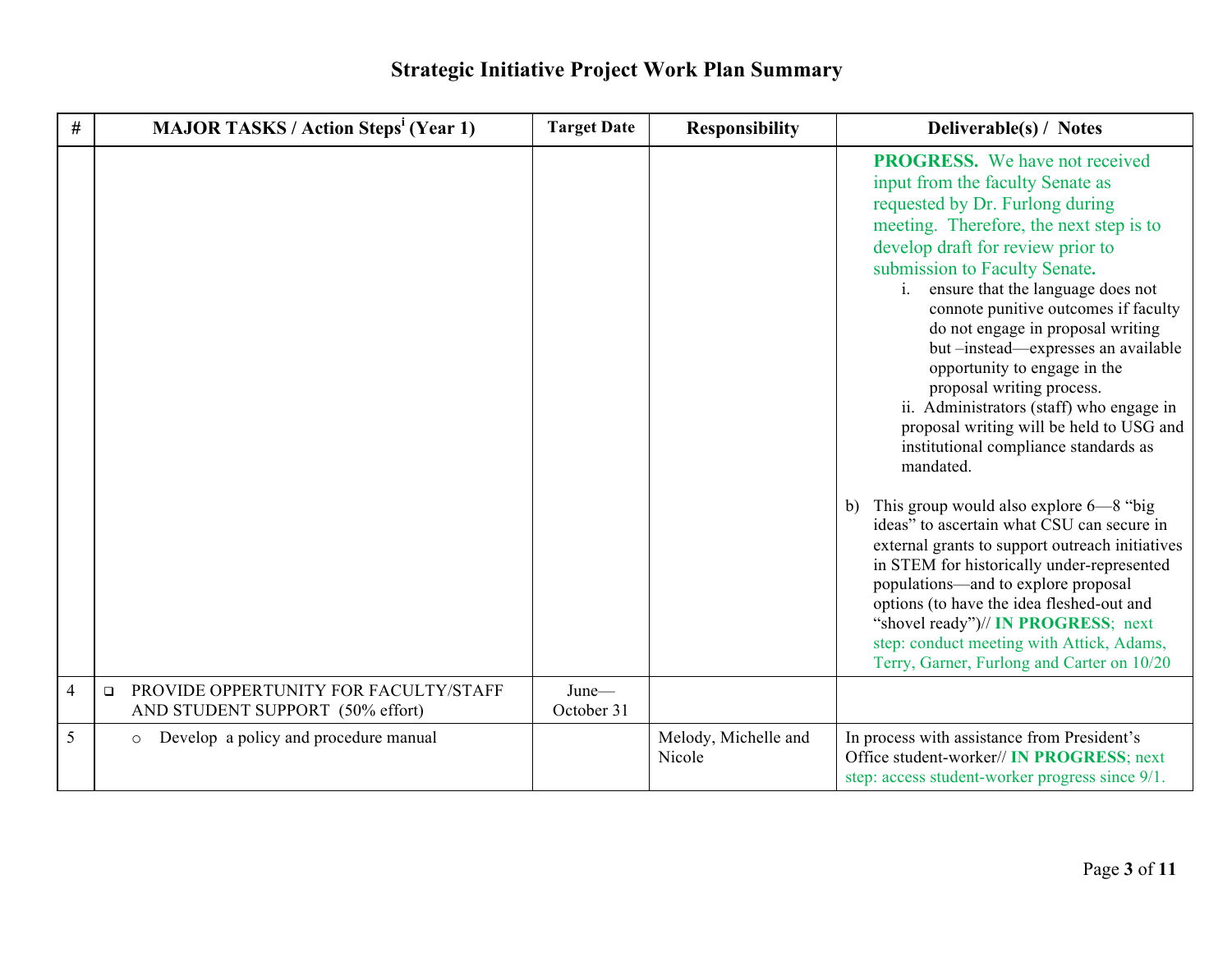| #       | <b>MAJOR TASKS / Action Steps<sup>i</sup> (Year 1)</b>                                                                                                                                                                                                                                     | <b>Target Date</b>   | <b>Responsibility</b>                                                          | Deliverable(s) / Notes                                                                                                                                                                                                                                                                                                                                                                                                                                                                                                                                                                                                                                                                                        |
|---------|--------------------------------------------------------------------------------------------------------------------------------------------------------------------------------------------------------------------------------------------------------------------------------------------|----------------------|--------------------------------------------------------------------------------|---------------------------------------------------------------------------------------------------------------------------------------------------------------------------------------------------------------------------------------------------------------------------------------------------------------------------------------------------------------------------------------------------------------------------------------------------------------------------------------------------------------------------------------------------------------------------------------------------------------------------------------------------------------------------------------------------------------|
| 6       | Submit training plans for an "invitation to<br>$\circ$<br>participate" in: workshops, mini courses for volunteers<br>and securing outside experts to include:<br>The internal (campus) process,<br>How to write a proposal,<br>Fiscal management,<br>Building partnerships,<br>A presenter |                      | Michelle, Melody, and<br>Nicole                                                | Provide opportunity for trainer/presenter,<br>sensitive to our institutional structure—with term<br>that presenter/trainer must submit an external<br>proposal for support of one university-wide<br>initiative, prior to stipend/fee payment;<br>clarify the internal (campus) process of "grants<br>and contracts process for sponsored research and<br>programs" by defining the qualitative functions<br>(Sponsored Research and Programs and the<br>funding agency) from the quantitative functions<br>(Business and Operations and fiscal<br>management.// REVISED and IN PROGESS;<br>revised as a lunch and learn to enhance CSU<br>collaborations for ERG outcomes. First presenter<br>Dr. Jill Lane. |
| $\tau$  | Secure Information Technology assistance for<br>$\circ$<br>presentation layout and formatting for presentation roll-<br>out to campus community                                                                                                                                            |                      | <b>Team Members</b>                                                            | Will secure input from Team Members to<br>identify best venue.// COMPLETE; President's<br>conference room 121.                                                                                                                                                                                                                                                                                                                                                                                                                                                                                                                                                                                                |
| $\,8\,$ | o Lock-in date, location and time for workshop<br>"invitation to participate."                                                                                                                                                                                                             |                      | Melody, Michelle and<br><b>Team Members</b>                                    | Identify a date in October 2016.// COMPLETE;<br>identified date in 10/31.                                                                                                                                                                                                                                                                                                                                                                                                                                                                                                                                                                                                                                     |
| 9       | <b>INITITATE GRANT PROCUREMENT (25% effort)</b><br>$\Box$                                                                                                                                                                                                                                  | July 29-<br>April 30 |                                                                                |                                                                                                                                                                                                                                                                                                                                                                                                                                                                                                                                                                                                                                                                                                               |
| 10      | Identify campus licenses and software for Sponsored<br>$\circ$<br>Research and Programs development and management<br>[Project Management software]                                                                                                                                        |                      | Team                                                                           | Will follow up with Robin Faulkner//NOT<br><b>NEEDED AT THIS TIME.</b>                                                                                                                                                                                                                                                                                                                                                                                                                                                                                                                                                                                                                                        |
| 11      | o Develop system for matching federal Requests for<br>Proposals (RFPs) to faculty, staff and/or student research<br>capacity                                                                                                                                                               |                      | Michelle and Melody                                                            | <b>ONGOING; PROPROSED REVISION to</b><br>allow for greater access to the Grant<br>Resource Center database. Outcome TBD.                                                                                                                                                                                                                                                                                                                                                                                                                                                                                                                                                                                      |
| 12      | Process proposals in accordance with funding<br>$\circ$<br>agency specifications for submission to test the process<br>flow, generate external income (direct costs) and<br>ultimately indirect cost recovery                                                                              |                      | Melody, Michelle,<br>Nicole, faculty, staff<br>and students when<br>applicable | <b>COMPLETE</b> ; actually <b>ONGOING</b> , 10/6<br>(Business and Operations grants process);<br>8/15 (Department of Defense proposal); 8/31                                                                                                                                                                                                                                                                                                                                                                                                                                                                                                                                                                  |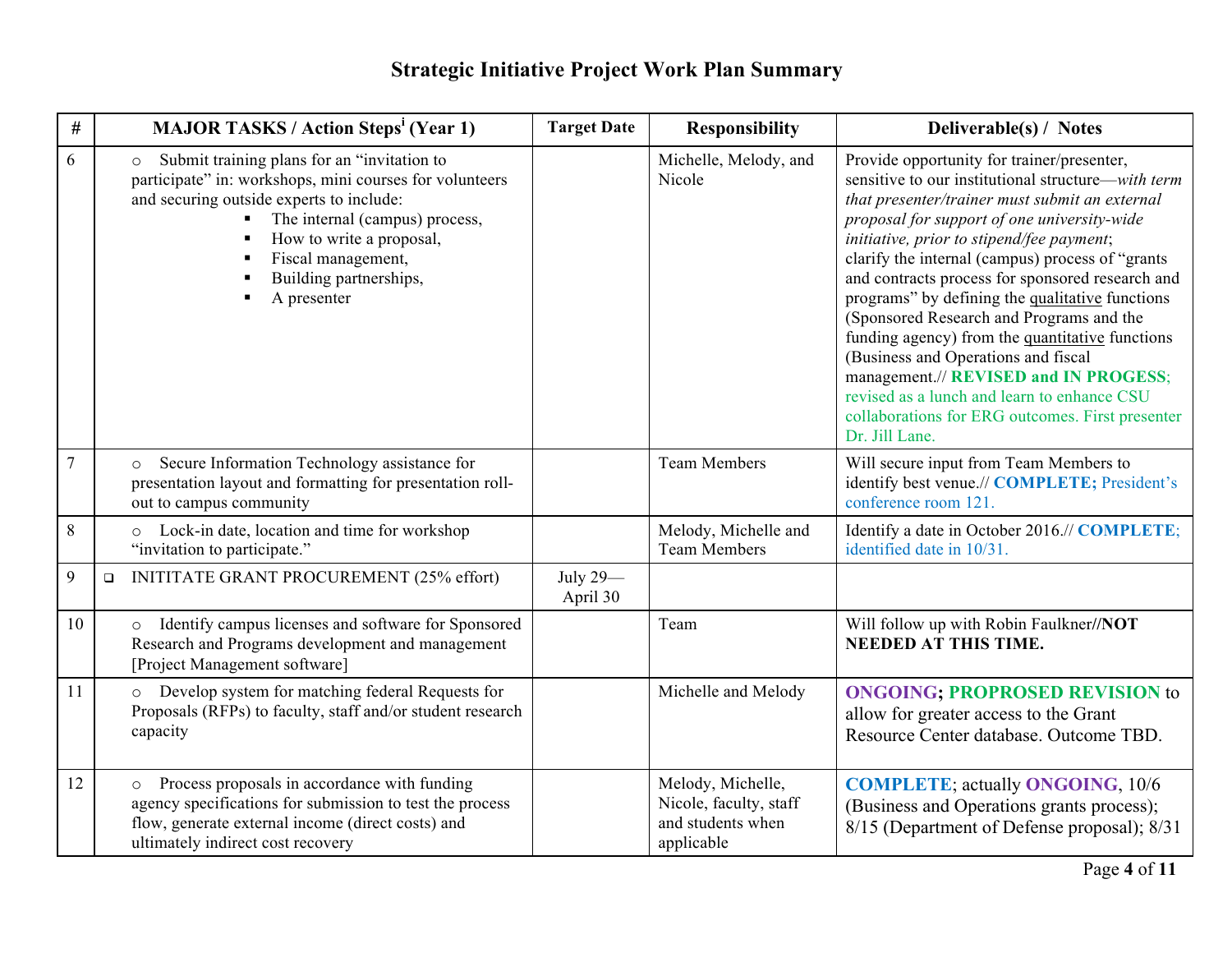| <b>MAJOR TASKS / Action Steps' (Year 1)</b> | <b>Target Date</b> | <b>Responsibility</b> | <b>Deliverable(s)</b> / Notes                                   |
|---------------------------------------------|--------------------|-----------------------|-----------------------------------------------------------------|
|                                             |                    |                       | (Three Study Abroad proposals); 7/31<br>(World War I proposal). |

| #              | <b>MAJOR TASKS / Action Steps<sup>ii</sup> (Year 2)</b>                                                                                                                                                                                                 |                                                                                                                                                                                                              | <b>Target Date</b>  | <b>Responsibility</b>                                      | Deliverable(s) / Notes                                                                                                                                                                                                                                                                                                                                                                 |
|----------------|---------------------------------------------------------------------------------------------------------------------------------------------------------------------------------------------------------------------------------------------------------|--------------------------------------------------------------------------------------------------------------------------------------------------------------------------------------------------------------|---------------------|------------------------------------------------------------|----------------------------------------------------------------------------------------------------------------------------------------------------------------------------------------------------------------------------------------------------------------------------------------------------------------------------------------------------------------------------------------|
|                | $\Box$                                                                                                                                                                                                                                                  | DEVELOP PROCESS (20% effort)                                                                                                                                                                                 | July $2-$<br>Sept 1 |                                                            |                                                                                                                                                                                                                                                                                                                                                                                        |
| $\overline{2}$ |                                                                                                                                                                                                                                                         | Evaluate Year 1 and modify accordingly<br>$\circ$                                                                                                                                                            |                     | Ceimone Strickland                                         | Must include a structured Risk Management<br>(compliance) component.                                                                                                                                                                                                                                                                                                                   |
| $\overline{3}$ |                                                                                                                                                                                                                                                         | Continue to conduct meetings with appropriate<br>$\circ$<br>university leadership to ensure transparency and allow<br>for input.                                                                             |                     | Melody and Michelle                                        |                                                                                                                                                                                                                                                                                                                                                                                        |
| $\overline{4}$ | $\Box$                                                                                                                                                                                                                                                  | PROVIDE OPPERTUNITY FOR FACULTY/STAFF<br>AND STUDENT SUPPORT (50% effort)                                                                                                                                    | June-<br>October 31 |                                                            |                                                                                                                                                                                                                                                                                                                                                                                        |
| 5              |                                                                                                                                                                                                                                                         | Enhance process for faculty engagement<br>$\circ$<br>dissemination of funding opportunities by:<br>Emails<br>Department Visits<br>Formal Presentations and<br>Workshops<br>Personal Pre-Awards Consultations |                     | Melody, Michelle, Sue,<br>Betty, Terri, Jesse and<br>Pinar |                                                                                                                                                                                                                                                                                                                                                                                        |
| 6              | Enhance training plans (one-on-one and workshop)<br>$\circ$<br>for review and input from president and vice presidents,<br>to include:<br>The internal (campus) process,<br>How to write a proposal,<br>Fiscal management, and<br>An external presenter |                                                                                                                                                                                                              |                     | Michelle, Melody, and<br>Nicole                            | Secure an expert trainer, sensitive to our<br>institutional structure;<br>clarify the internal (campus) process of "grants<br>and contracts process for sponsored research and<br>programs" by defining the qualitative functions<br>(Sponsored Research and Programs and the<br>funding agency) from the quantitative functions<br>(Business and Operations and fiscal<br>management. |
| $\overline{7}$ |                                                                                                                                                                                                                                                         | Initiate planning for $2nd$ annual workshop with<br>external trainer/presenter.                                                                                                                              |                     | Melody and Michelle                                        |                                                                                                                                                                                                                                                                                                                                                                                        |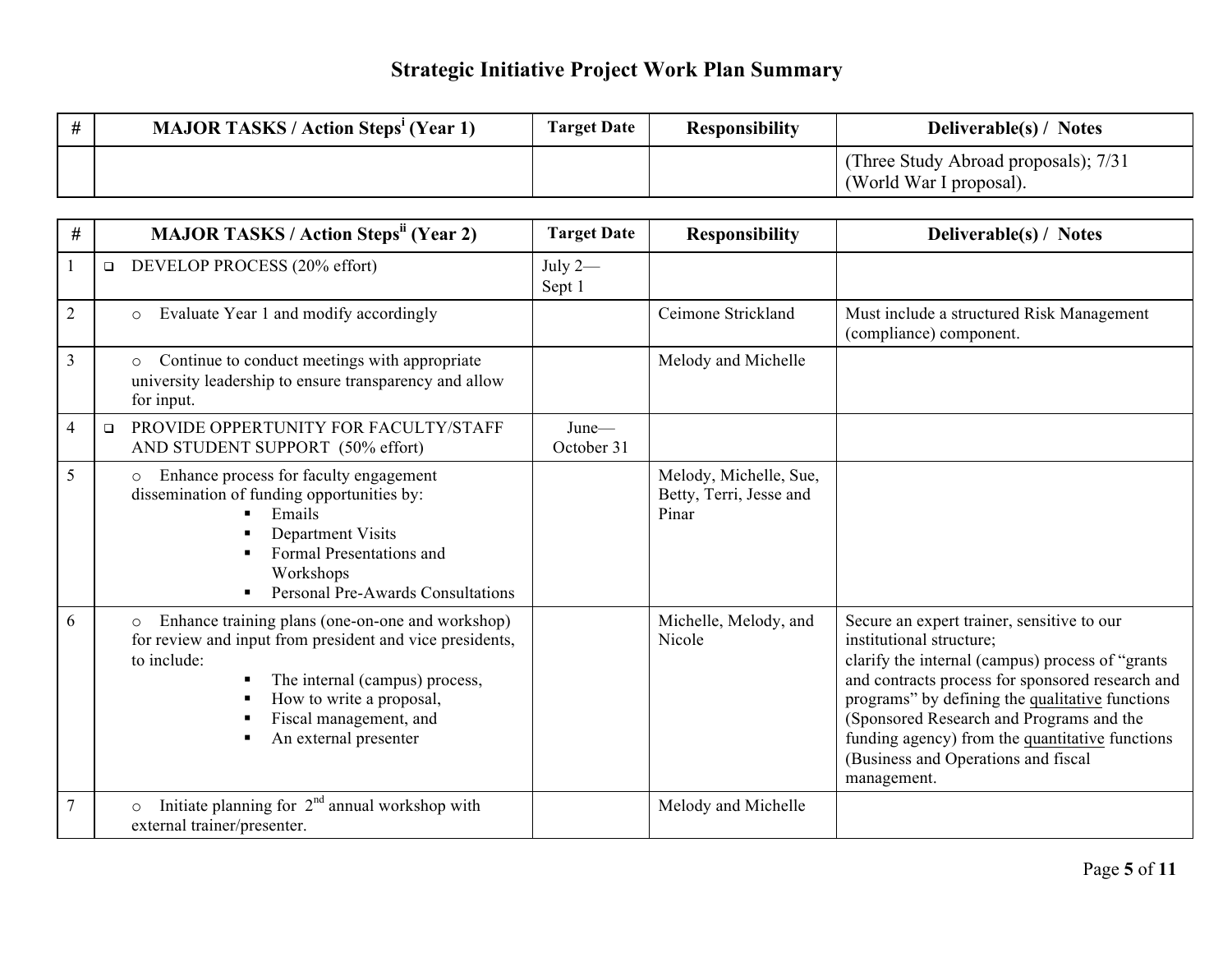| $\#$ | <b>MAJOR TASKS / Action Steps<sup>ii</sup> (Year 2)</b>                                                                                                   | <b>Target Date</b>   | <b>Responsibility</b>                                                  | Deliverable(s) / Notes |
|------|-----------------------------------------------------------------------------------------------------------------------------------------------------------|----------------------|------------------------------------------------------------------------|------------------------|
| 8    | Develop structure for faculty development and<br>$\circ$<br>student support for proposal writing to include a Mini-<br>Grant framework.                   |                      | Melody, Michelle and<br>Team                                           |                        |
| 9    | Develop structure for recognizing procurement of<br>$\circ$<br>federal multi-year grant award to include an Outstanding<br>Grantsmanship Award framework. |                      | Melody, Michelle and<br>Team                                           |                        |
| 10   | INITITATE GRANT PROCUREMENT (30% effort)<br>$\Box$                                                                                                        | July 29-<br>April 30 |                                                                        |                        |
| 11   | Identify specific federal Request for Proposal (RFP)<br>$\circ$<br>for development.                                                                       |                      | Melody, Michelle and<br>Mélanie                                        |                        |
| 12   | Provide professional development support for lead<br>$\circ$<br>federal proposal writer.                                                                  |                      | Melody and Mélanie                                                     |                        |
| 13   | Assist in development of federal proposal writing<br>$\circ$<br>team.                                                                                     |                      | Melody, Michelle and<br>Mélanie                                        |                        |
| 14   | Process proposals in accordance with funding<br>$\circ$<br>agency specifications for submission.                                                          |                      | Melody, Michelle,<br>faculty, staff and<br>students when<br>applicable |                        |

| # | <b>MAJOR TASKS / Action Steps<sup>iii</sup> (Year 3)</b>                                                                         | <b>Target Date</b>     | <b>Responsibility</b> | Deliverable(s) / Notes                 |
|---|----------------------------------------------------------------------------------------------------------------------------------|------------------------|-----------------------|----------------------------------------|
|   | DEVELOP PROCESS (20% effort)<br>$\Box$                                                                                           | May $2-$<br>Sept 1     |                       |                                        |
|   | Evaluate Year 2 and modify accordingly.<br>$\circ$                                                                               |                        | Ceimone Strickland    | Risk Management (compliance) function. |
|   | Continue to conduct meetings with appropriate<br>$\circ$<br>university leadership to ensure transparency and allow<br>for input. |                        | Melody and Michelle   |                                        |
|   | PROVIDE OPPERTUNITY FOR FACULTY/STAFF<br>AND STUDENT SUPPORT (50% effort)                                                        | $June$ —<br>October 31 |                       |                                        |
|   | Revise the policy and procedure manual.                                                                                          |                        | Melody and Michelle   |                                        |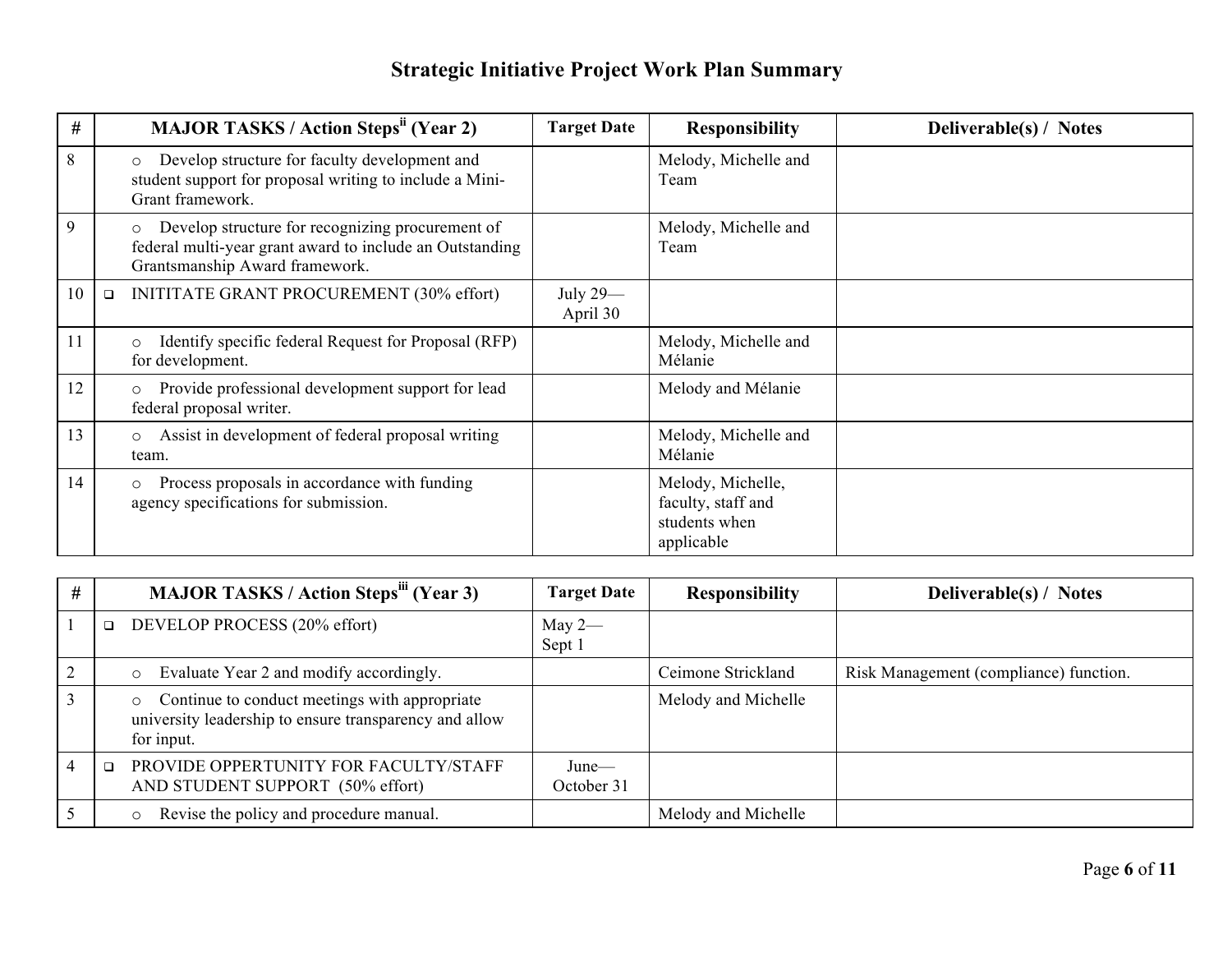| #              | <b>MAJOR TASKS / Action Stepsili (Year 3)</b>                                                                                                                                                                                                                  |                                                                                                                                                                                                   | <b>Target Date</b>   | <b>Responsibility</b>                                      | Deliverable(s) / Notes                                                                                                                                                                                                                                                                                                                                                                 |
|----------------|----------------------------------------------------------------------------------------------------------------------------------------------------------------------------------------------------------------------------------------------------------------|---------------------------------------------------------------------------------------------------------------------------------------------------------------------------------------------------|----------------------|------------------------------------------------------------|----------------------------------------------------------------------------------------------------------------------------------------------------------------------------------------------------------------------------------------------------------------------------------------------------------------------------------------------------------------------------------------|
| 6              | $\circ$                                                                                                                                                                                                                                                        | Enhance process for faculty engagement<br>dissemination of funding opportunities by:<br>Emails<br>Department Visits<br>Formal Presentations and<br>Workshops<br>Personal Pre-Awards Consultations |                      | Melody, Michelle, Sue,<br>Betty, Terri, Jesse and<br>Pinar |                                                                                                                                                                                                                                                                                                                                                                                        |
| $\overline{7}$ | Enhance training plans (one-on-one and workshop)<br>for review and input from president and vice presidents,<br>to include:<br>The internal (campus) process,<br>$\blacksquare$<br>How to write a proposal,<br>Fiscal management, and<br>An external presenter |                                                                                                                                                                                                   |                      | Michelle, Melody, and<br>Nicole                            | Secure an expert trainer, sensitive to our<br>institutional structure;<br>clarify the internal (campus) process of "grants<br>and contracts process for sponsored research and<br>programs" by defining the qualitative functions<br>(Sponsored Research and Programs and the<br>funding agency) from the quantitative functions<br>(Business and Operations and fiscal<br>management. |
| $\,8\,$        | external trainer/presenter.                                                                                                                                                                                                                                    | Initiate planning for $3nd$ annual workshop with                                                                                                                                                  |                      | Melody, Michelle, Sue,<br>Betty, Terri, Jesse and<br>Pinar |                                                                                                                                                                                                                                                                                                                                                                                        |
| 9              |                                                                                                                                                                                                                                                                | Initiate $2nd$ year process for proposal writing to<br>include a faculty/graduate student Mini-Grant Initiative.                                                                                  |                      | Melody, Michelle and<br>Team                               |                                                                                                                                                                                                                                                                                                                                                                                        |
| 10             | Grantsmanship Award.                                                                                                                                                                                                                                           | Initiate $2nd$ year process for procurement of federal<br>multi-year grant award to include an Outstanding                                                                                        |                      | Melody, Michelle, Sue,<br>Betty, Terri, Jesse and<br>Pinar |                                                                                                                                                                                                                                                                                                                                                                                        |
| 11             | $\Box$                                                                                                                                                                                                                                                         | INITITATE GRANT PROCUREMENT (30% effort)                                                                                                                                                          | July 29-<br>April 30 |                                                            |                                                                                                                                                                                                                                                                                                                                                                                        |
| 12             | for development.                                                                                                                                                                                                                                               | Identify specific federal Request for Proposal (RFP)                                                                                                                                              |                      | Melody                                                     |                                                                                                                                                                                                                                                                                                                                                                                        |
| 13             | $\circ$<br>federal proposal writer.                                                                                                                                                                                                                            | Provide professional development support for lead                                                                                                                                                 |                      | Michelle and Melody                                        |                                                                                                                                                                                                                                                                                                                                                                                        |
| 14             | $\circ$<br>team.                                                                                                                                                                                                                                               | Assist in development of federal proposal writing                                                                                                                                                 |                      | Melody, Michelle,<br>faculty, staff and                    |                                                                                                                                                                                                                                                                                                                                                                                        |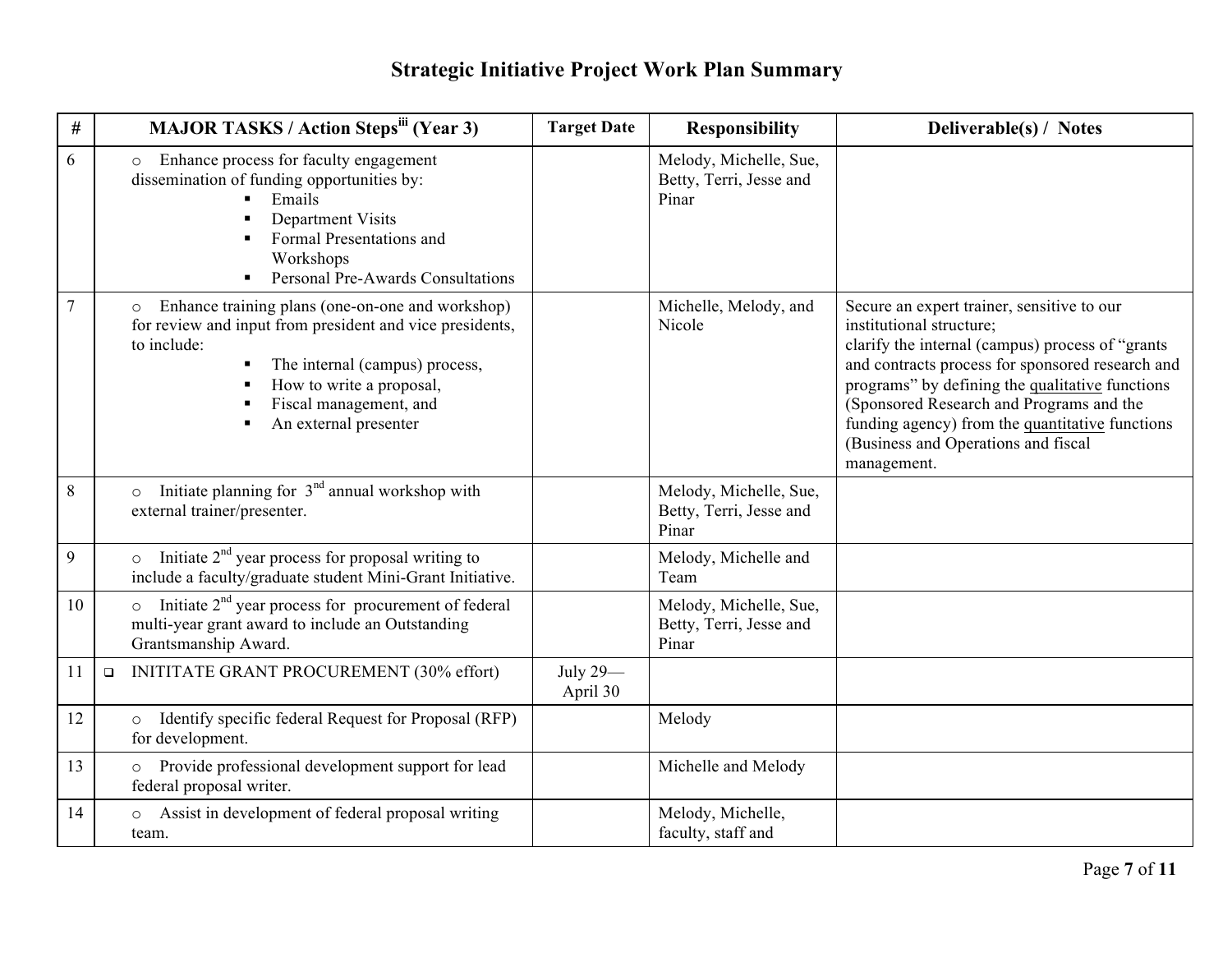| <b>MAJOR TASKS / Action Steps<sup>iii</sup> (Year 3)</b>                              | <b>Target Date</b> | <b>Responsibility</b>       | <b>Deliverable(s)</b> / Notes |
|---------------------------------------------------------------------------------------|--------------------|-----------------------------|-------------------------------|
|                                                                                       |                    | students when<br>applicable |                               |
| Process proposals in accordance with funding<br>agency specifications for submission. |                    |                             |                               |

| #              |                                                                                                           | <b>MAJOR TASKS / Action Steps<sup>iv</sup> (Year 4)</b>                                                                                                                                                                         | <b>Target Date</b>     | <b>Responsibility</b>                                      | Deliverable(s) / Notes                                                                                                                                                                                                                                                                                                                                                                  |
|----------------|-----------------------------------------------------------------------------------------------------------|---------------------------------------------------------------------------------------------------------------------------------------------------------------------------------------------------------------------------------|------------------------|------------------------------------------------------------|-----------------------------------------------------------------------------------------------------------------------------------------------------------------------------------------------------------------------------------------------------------------------------------------------------------------------------------------------------------------------------------------|
|                | DEVELOP PROCESS (20% effort)<br>$\Box$                                                                    |                                                                                                                                                                                                                                 | May $2-$<br>Sept 1     |                                                            |                                                                                                                                                                                                                                                                                                                                                                                         |
| $\overline{2}$ | Evaluate Year 3 and modify accordingly.<br>$\circ$                                                        |                                                                                                                                                                                                                                 |                        | Ceimone Strickland                                         | Risk Management (compliance) function.                                                                                                                                                                                                                                                                                                                                                  |
| $\overline{3}$ | $\circ$<br>for input.                                                                                     | Continue to conduct meetings with appropriate<br>university leadership to ensure transparency and allow                                                                                                                         |                        | Melody and Michelle                                        |                                                                                                                                                                                                                                                                                                                                                                                         |
| $\overline{4}$ | $\Box$<br>AND STUDENT SUPPORT (50% effort)                                                                | PROVIDE OPPERTUNITY FOR FACULTY/STAFF                                                                                                                                                                                           | $June$ —<br>October 31 |                                                            |                                                                                                                                                                                                                                                                                                                                                                                         |
| 5              | Enhance process for faculty engagement<br>$\circ$<br>dissemination of funding opportunities by:<br>Emails | Department Visits<br>Formal Presentations and<br>Workshops<br>Personal Pre-Awards Consultations                                                                                                                                 |                        | Melody, Michelle, Sue,<br>Betty, Terri, Jesse and<br>Pinar |                                                                                                                                                                                                                                                                                                                                                                                         |
| 6              | $\circ$<br>include:                                                                                       | Revise training plans (one-on-one and workshop) for<br>review and input from president and vice presidents, to<br>The internal (campus) process,<br>How to write a proposal,<br>Fiscal management, and<br>An external presenter |                        | Michelle, Melody, and<br>Nicole                            | Secure an expert trainer, sensitive to our<br>institutional structure;<br>clarify the internal (campus) process of "grants"<br>and contracts process for sponsored research and<br>programs" by defining the qualitative functions<br>(Sponsored Research and Programs and the<br>funding agency) from the quantitative functions<br>(Business and Operations and fiscal<br>management. |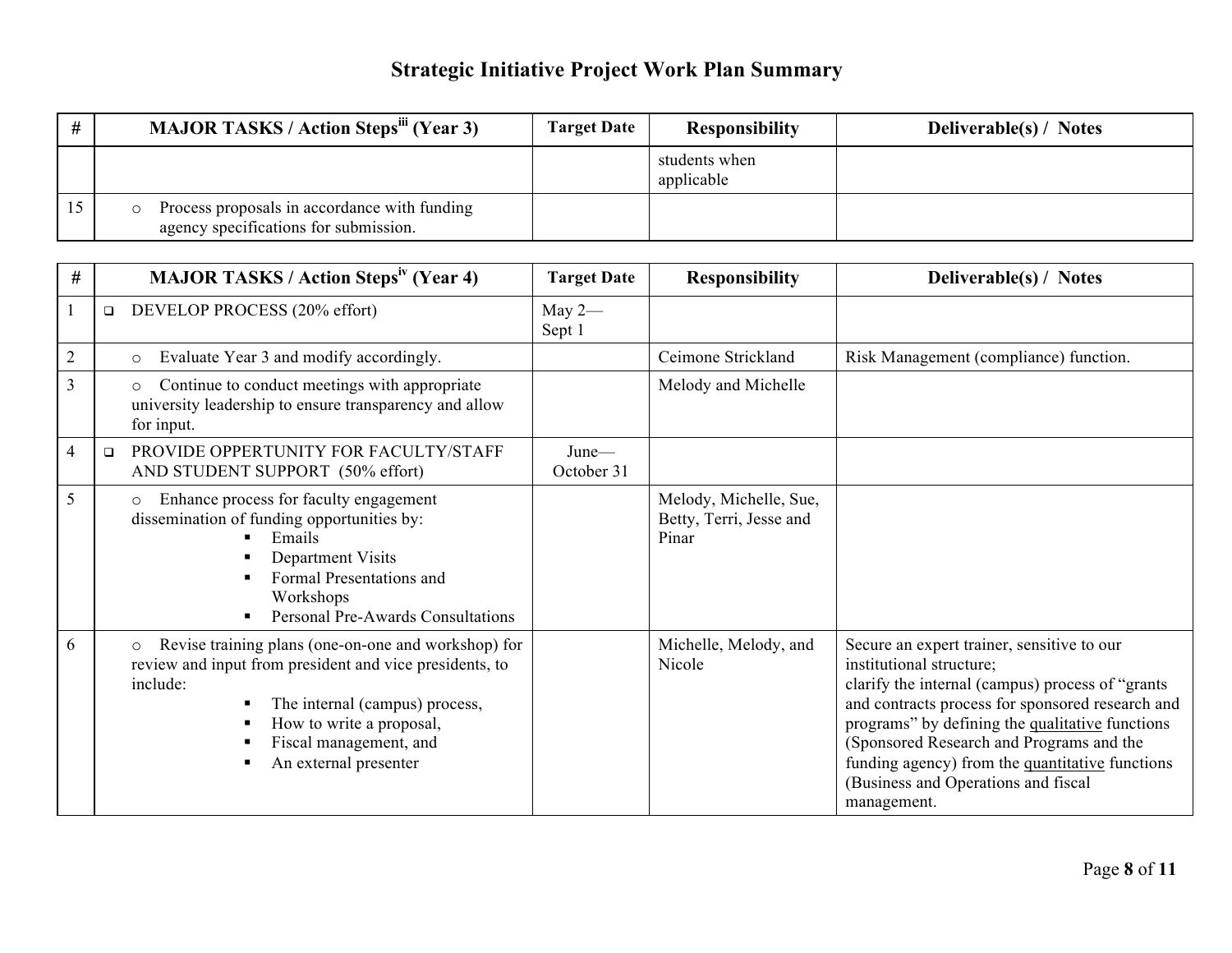| #  |        | <b>MAJOR TASKS / Action Steps<sup>iv</sup></b> (Year 4)                                                                                                     | <b>Target Date</b>   | <b>Responsibility</b>                                      | Deliverable(s) / Notes |
|----|--------|-------------------------------------------------------------------------------------------------------------------------------------------------------------|----------------------|------------------------------------------------------------|------------------------|
|    |        | Initiate planning for $4th$ annual workshop with<br>$\circ$<br>external trainer/presenter.                                                                  |                      | Melody, Michelle, Sue,<br>Betty, Terri, Jesse and<br>Pinar |                        |
| 8  |        | Initiate $3rd$ year process for incentivizing proposal<br>$\circ$<br>writing to include a faculty/graduate student Mini-Grant<br>Initiative.                |                      | Melody, Michelle, Sue,<br>Betty, Terri, Jesse and<br>Pinar |                        |
| 9  |        | Initiate $3rd$ year process for incentivizing<br>$\circ$<br>procurement of federal multi-year grant award to include<br>an Outstanding Grantsmanship Award. |                      | Melody, Michelle and<br>Team                               |                        |
| 10 | $\Box$ | INITITATE GRANT PROCUREMENT (30% effort)                                                                                                                    | July 29-<br>April 30 |                                                            |                        |
| 11 |        | Identify specific federal Request for Proposal (RFP)<br>$\circ$<br>for development.                                                                         |                      | Melody, Michelle, Sue,<br>Betty, Terri, Jesse and<br>Pinar |                        |
| 13 |        | Provide professional development support for lead<br>$\circ$<br>federal proposal writer.                                                                    |                      | Michelle, Melody and<br>Mélanie                            |                        |
| 12 |        | Assist in development of federal proposal writing<br>$\circ$<br>team.                                                                                       |                      |                                                            |                        |

| $\pmb{\pm}$ | <b>MAJOR TASKS / Action Steps<sup>v</sup> (Year 5)</b>                                                                                                                                                                                           | <b>Target Date</b> | <b>Responsibility</b>           | <b>Deliverable(s)</b> / Notes |
|-------------|--------------------------------------------------------------------------------------------------------------------------------------------------------------------------------------------------------------------------------------------------|--------------------|---------------------------------|-------------------------------|
|             | DEVELOP PROCESS (20% effort)<br>$\Box$                                                                                                                                                                                                           | May $2-$<br>Sept 1 |                                 |                               |
|             | Evaluate Year 4 and modify accordingly.                                                                                                                                                                                                          |                    | Ceimone Strickland              |                               |
|             | Conduct feasibility study to determine appropriate<br>for reassigning all qualitative (pre-awards and post-<br>awards faculty and sponsoring agency engagement)<br>functions from Business and Operations to Sponsored<br>Research and Programs. |                    | Michelle, Melody and<br>Mélanie |                               |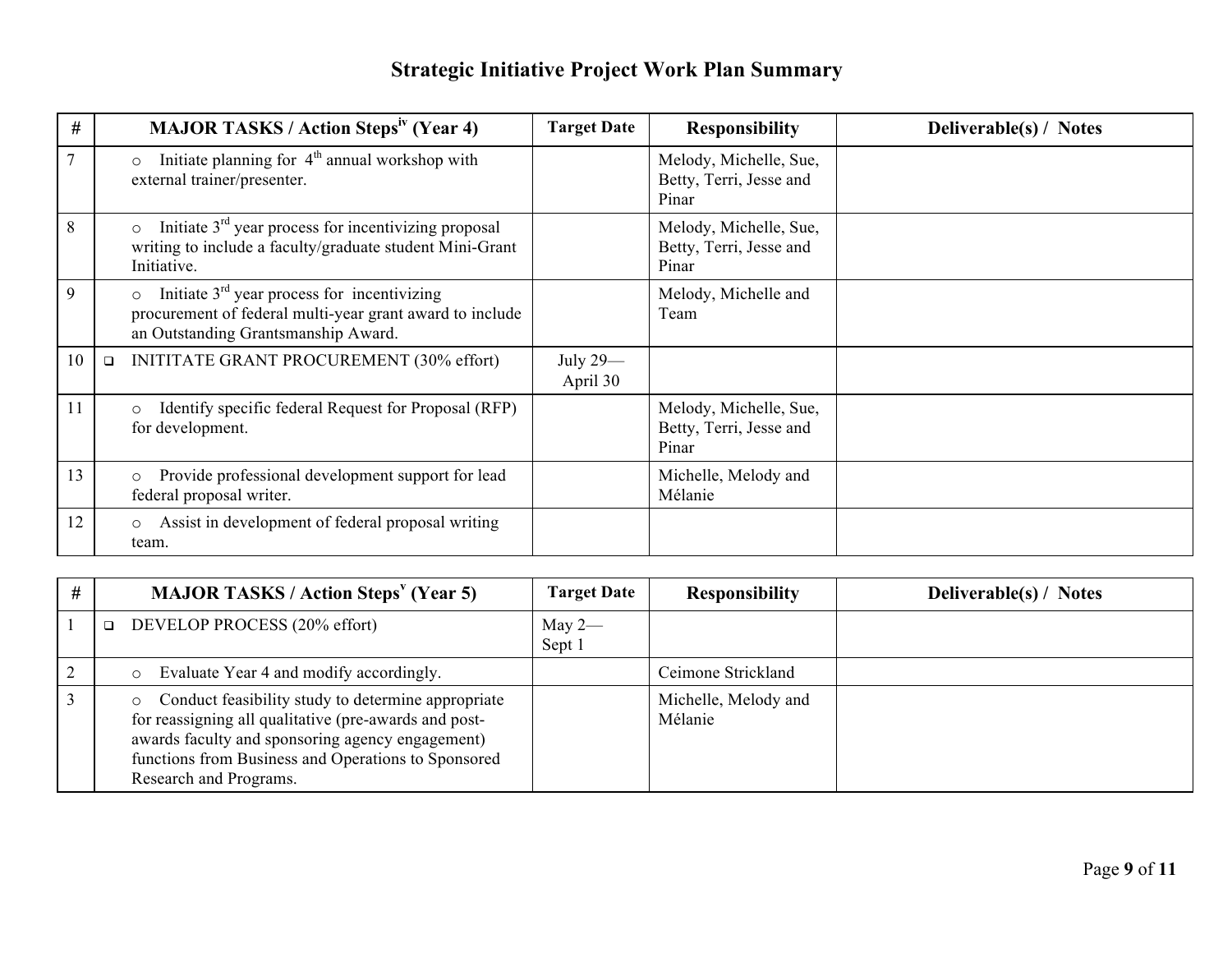| #  |        | <b>MAJOR TASKS / Action Steps<sup>v</sup> (Year 5)</b>                                                                                                                                                                                                 | <b>Target Date</b>   | <b>Responsibility</b>                                      | Deliverable(s) / Notes                                                                                                                                                                                                                                                                                                                                                                 |
|----|--------|--------------------------------------------------------------------------------------------------------------------------------------------------------------------------------------------------------------------------------------------------------|----------------------|------------------------------------------------------------|----------------------------------------------------------------------------------------------------------------------------------------------------------------------------------------------------------------------------------------------------------------------------------------------------------------------------------------------------------------------------------------|
| 3  |        | Continue to conduct meetings with appropriate<br>$\circ$<br>university leadership to ensure transparency and allow<br>for input.                                                                                                                       |                      | Melody and Michelle                                        |                                                                                                                                                                                                                                                                                                                                                                                        |
| 4  | $\Box$ | PROVIDE OPPERTUNITY FOR FACULTY/STAFF<br>AND STUDENT SUPPORT (50% effort)                                                                                                                                                                              | June-<br>October 31  |                                                            |                                                                                                                                                                                                                                                                                                                                                                                        |
| 5  |        | Revise the policy and procedure manual.<br>$\circ$                                                                                                                                                                                                     |                      | Melody and Michelle                                        |                                                                                                                                                                                                                                                                                                                                                                                        |
| 6  |        | Enhance process for faculty engagement<br>$\circ$<br>dissemination of funding opportunities by:<br>Emails<br>Department Visits<br>Formal Presentations and<br>Workshops<br>Personal Pre-Awards Consultations<br>$\blacksquare$                         |                      | Melody, Michelle, Sue,<br>Betty, Terri, Jesse and<br>Pinar |                                                                                                                                                                                                                                                                                                                                                                                        |
| 7  |        | Modify training plans (one-on-one and workshop)<br>$\circ$<br>for review and input from president and vice presidents,<br>to include:<br>The internal (campus) process,<br>How to write a proposal,<br>Fiscal management, and<br>An external presenter |                      | Michelle, Melody, and<br>Nicole                            | Secure an expert trainer, sensitive to our<br>institutional structure;<br>clarify the internal (campus) process of "grants<br>and contracts process for sponsored research and<br>programs" by defining the qualitative functions<br>(Sponsored Research and Programs and the<br>funding agency) from the quantitative functions<br>(Business and Operations and fiscal<br>management. |
| 8  |        | Initiate planning for $5th$ annual workshop with<br>external trainer/presenter.                                                                                                                                                                        |                      | Michelle, Melody and<br>Mélanie                            |                                                                                                                                                                                                                                                                                                                                                                                        |
| 9  |        | Initiate $4th$ year process for incentivizing proposal<br>$\circ$<br>writing to include a faculty/graduate student Mini-Grant<br>Initiative.                                                                                                           |                      | Melody, Michelle and<br>Team                               |                                                                                                                                                                                                                                                                                                                                                                                        |
| 10 |        | Initiate 4 <sup>th</sup> year process for incentivizing<br>$\circ$<br>procurement of federal multi-year grant award to include<br>an Outstanding Grantsmanship Award.                                                                                  |                      | Melody, Michelle, Sue,<br>Betty, Terri, Jesse and<br>Pinar |                                                                                                                                                                                                                                                                                                                                                                                        |
| 11 | $\Box$ | INITITATE GRANT PROCUREMENT (30% effort)                                                                                                                                                                                                               | July 29-<br>April 30 |                                                            |                                                                                                                                                                                                                                                                                                                                                                                        |